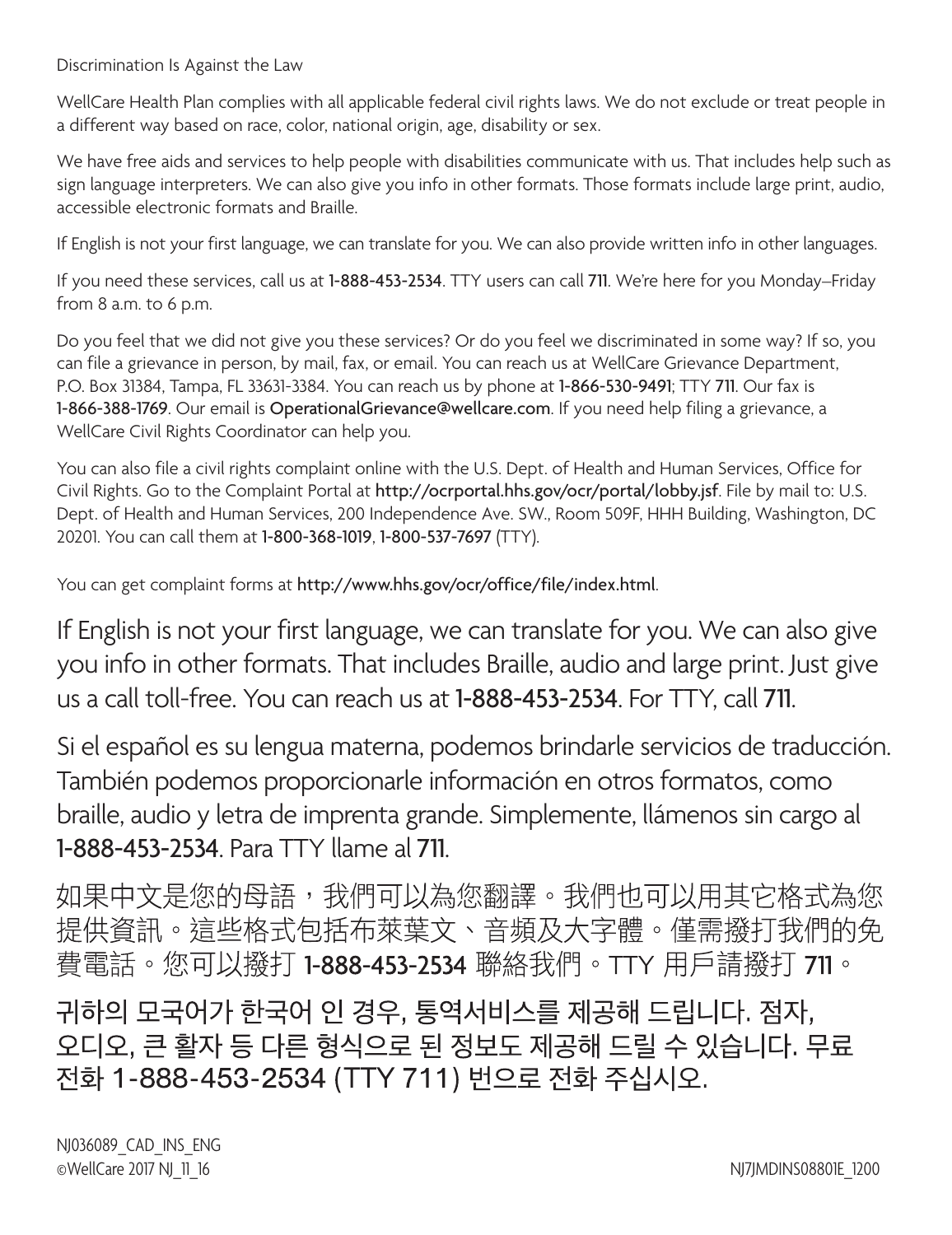Se o Português for a sua língua materna, nós podemos traduzir para si. Também lhe podemos fornecer as informações noutros formatos, tais como Braille, áudio e impressão grande. Estes serviços são gratuitos. Entre em contacto connosco através da linha de atendimento gratuita 1-888-453-2534 (TTY: 711).

જો ગુજરાતી તમારી પુરથમ ભાષા હોય, તો અમે તમારા માટે ભાષાંતર કરી શકીશું. અનુય સુવર્Σપોમાં પણ અમે તમને માહતીિ આપી શકીશું. તેમાં બુરેઇલ, ઓડયોિ અને મોટી પૂરણિટનો સમાવેશ થાય છે. માતૂર અમે ટોલ ફૂરપિિર કોલ કરો. 1-888-453-2534 પર તમે અમારો સંપર્ક કરી શકશો. TTY માટે અહીં કોલ કરો 711.

Jeżeli Państwa językiem ojczystym jest język polski, możemy to przetłumaczyć. Możemy również przekazać informacje w innych formatach. Obejmuje to alfabet Braille'a, audio i dużą czcionkę. Wystarczy zadzwonić do nas pod bezpłatny numer. Jesteśmy dostępni pod numerem telefonu 1-888-453-2534. Osoby niedosłyszące mogą zadzwonić pod numer TTY: 711.

Se l'italiano è la Sua lingua madre, possiamo tradurre per Lei. Possiamo anche fornirle gratuitamente le informazioni in altri formati, tra cui stampa a caratteri grandi, Braille o audio. Può chiamarci al numero verde 1-888-453-2534 e al numero TTY 711.

إذا كانت لغتك الاصلية هي اللغة العربية، فنحن بأستطاعنا الترجمة لك. وعكننا أيضاً إعطائكم المعلومات في اشكال اخرى مثل طريقة البرايل للمكفوفين والصوت والمطبوعات ذات الحجم الكبير. هذه الخدمات تقدم مجاناً وبدون مقابل. فقط قم بالاتصال على رقم التلفون المجاني: 1-888-453-888 أو (TTY 711).

Kung hindi ka nagsasalita ng Tagalog, maaari kang gumamit ng mga serbisyo ng tulong sa wika. Kasama dito ang Braille, audio at malalaking letra. Tumawag ng libre sa 1-888-453-2534 (TTY 711).

Если русский Ваш основной родной язык, мы можем перевести для Вас. Мы также можем предоставить информацию в других форматах, например, на шрифте Брайля, записанную на аудионосителях и распечатанную крупным шрифтом. Просто позвоните нам по бесплатному номеру 1-888-453-2534 (ТТҮ 711).